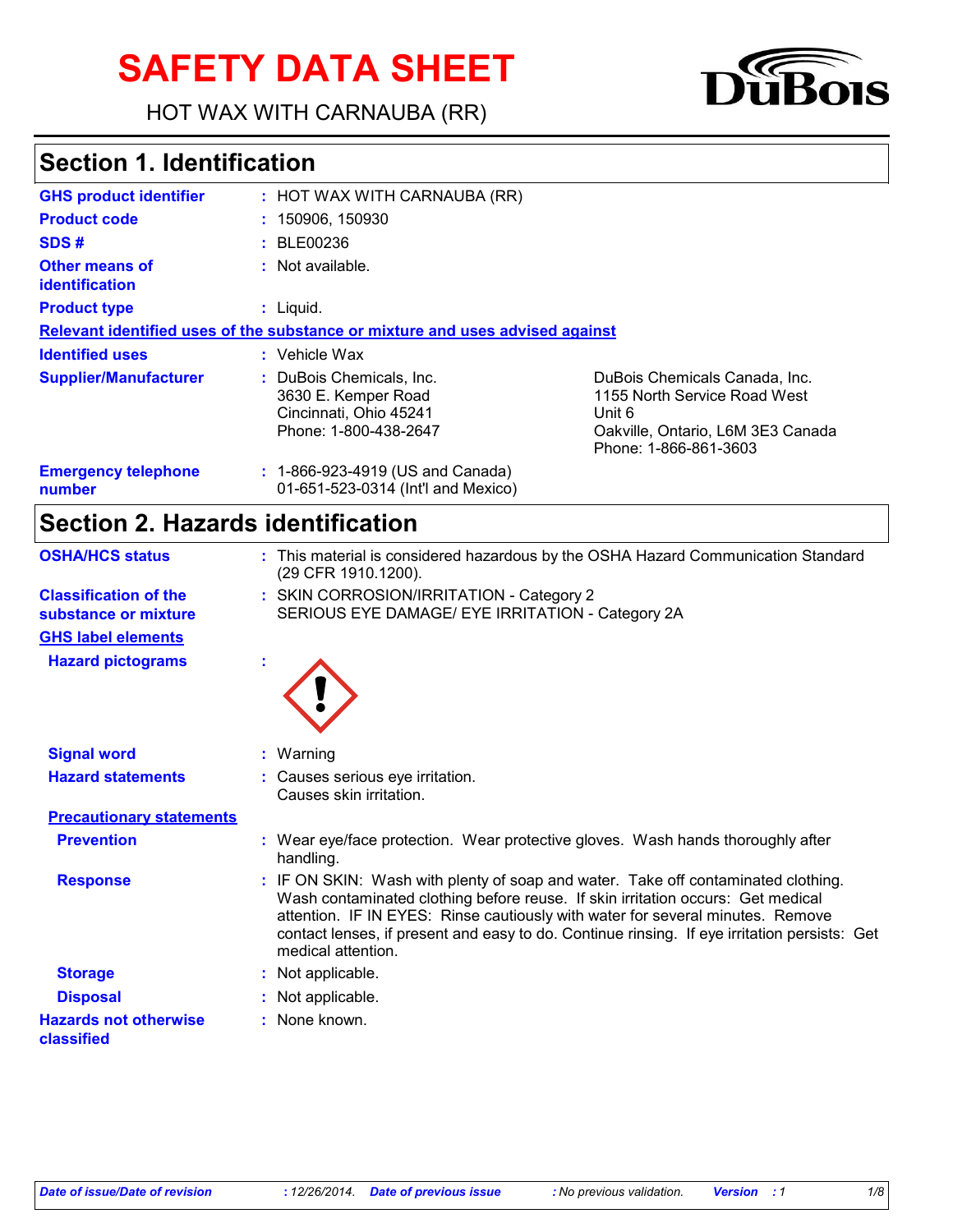## **Section 3. Composition/information on ingredients**

| <b>Ingredient name</b>           | $\frac{9}{6}$          | <b>CAS number</b> |
|----------------------------------|------------------------|-------------------|
| Cocamidopropyl betaine           | 5 -<br>$\overline{10}$ | 61789-40-0        |
| N-N-dimethyldodecylamine N-oxide | ı 1                    | $1643 - 20 - 5$   |

Any concentration shown as a range is to protect confidentiality or is due to batch variation.

**There are no additional ingredients present which, within the current knowledge of the supplier and in the concentrations applicable, are classified as hazardous to health or the environment and hence require reporting in this section.**

**Occupational exposure limits, if available, are listed in Section 8.**

### **Section 4. First aid measures**

#### **Description of necessary first aid measures**

| <b>Eye contact</b>                                 | : Immediately flush eyes with plenty of water, occasionally lifting the upper and lower<br>eyelids. Check for and remove any contact lenses. Continue to rinse for at least 10<br>minutes. Get medical attention.                                                                                                                                                                                                                                                                                                                                                                                                                                                                                                                                                                                                         |
|----------------------------------------------------|---------------------------------------------------------------------------------------------------------------------------------------------------------------------------------------------------------------------------------------------------------------------------------------------------------------------------------------------------------------------------------------------------------------------------------------------------------------------------------------------------------------------------------------------------------------------------------------------------------------------------------------------------------------------------------------------------------------------------------------------------------------------------------------------------------------------------|
| <b>Inhalation</b>                                  | : Remove victim to fresh air and keep at rest in a position comfortable for breathing. If<br>not breathing, if breathing is irregular or if respiratory arrest occurs, provide artificial<br>respiration or oxygen by trained personnel. It may be dangerous to the person providing<br>aid to give mouth-to-mouth resuscitation. Get medical attention if adverse health effects<br>persist or are severe. If unconscious, place in recovery position and get medical<br>attention immediately. Maintain an open airway. Loosen tight clothing such as a collar,<br>tie, belt or waistband. In case of inhalation of decomposition products in a fire,<br>symptoms may be delayed. The exposed person may need to be kept under medical<br>surveillance for 48 hours.                                                    |
| <b>Skin contact</b>                                | : Flush contaminated skin with plenty of water. Remove contaminated clothing and<br>shoes. Continue to rinse for at least 10 minutes. Get medical attention. Wash clothing<br>before reuse. Clean shoes thoroughly before reuse.                                                                                                                                                                                                                                                                                                                                                                                                                                                                                                                                                                                          |
| <b>Ingestion</b>                                   | : Wash out mouth with water. Remove dentures if any. Remove victim to fresh air and<br>keep at rest in a position comfortable for breathing. If material has been swallowed and<br>the exposed person is conscious, give small quantities of water to drink. Stop if the<br>exposed person feels sick as vomiting may be dangerous. Do not induce vomiting<br>unless directed to do so by medical personnel. If vomiting occurs, the head should be<br>kept low so that vomit does not enter the lungs. Get medical attention if adverse health<br>effects persist or are severe. Never give anything by mouth to an unconscious person.<br>If unconscious, place in recovery position and get medical attention immediately.<br>Maintain an open airway. Loosen tight clothing such as a collar, tie, belt or waistband. |
| Most important symptoms/effects, acute and delayed |                                                                                                                                                                                                                                                                                                                                                                                                                                                                                                                                                                                                                                                                                                                                                                                                                           |
| <b>Potential acute health effects</b>              |                                                                                                                                                                                                                                                                                                                                                                                                                                                                                                                                                                                                                                                                                                                                                                                                                           |
| <b>Eye contact</b>                                 | : Causes serious eye irritation.                                                                                                                                                                                                                                                                                                                                                                                                                                                                                                                                                                                                                                                                                                                                                                                          |
| <b>Inhalation</b>                                  | : Exposure to decomposition products may cause a health hazard. Serious effects may<br>be delayed following exposure.                                                                                                                                                                                                                                                                                                                                                                                                                                                                                                                                                                                                                                                                                                     |
| <b>Skin contact</b>                                | : Causes skin irritation.                                                                                                                                                                                                                                                                                                                                                                                                                                                                                                                                                                                                                                                                                                                                                                                                 |
| <b>Ingestion</b>                                   | : Irritating to mouth, throat and stomach.                                                                                                                                                                                                                                                                                                                                                                                                                                                                                                                                                                                                                                                                                                                                                                                |
| <b>Over-exposure signs/symptoms</b>                |                                                                                                                                                                                                                                                                                                                                                                                                                                                                                                                                                                                                                                                                                                                                                                                                                           |
| <b>Eye contact</b>                                 | : Adverse symptoms may include the following:<br>pain or irritation<br>watering<br>redness                                                                                                                                                                                                                                                                                                                                                                                                                                                                                                                                                                                                                                                                                                                                |
|                                                    | <b>ALCOHOL: A PRODUCT</b>                                                                                                                                                                                                                                                                                                                                                                                                                                                                                                                                                                                                                                                                                                                                                                                                 |

**Skin contact Inhalation :** No specific data. Adverse symptoms may include the following: **:** irritation redness

| <b>Ingestion</b> | : No specific data. |
|------------------|---------------------|
|------------------|---------------------|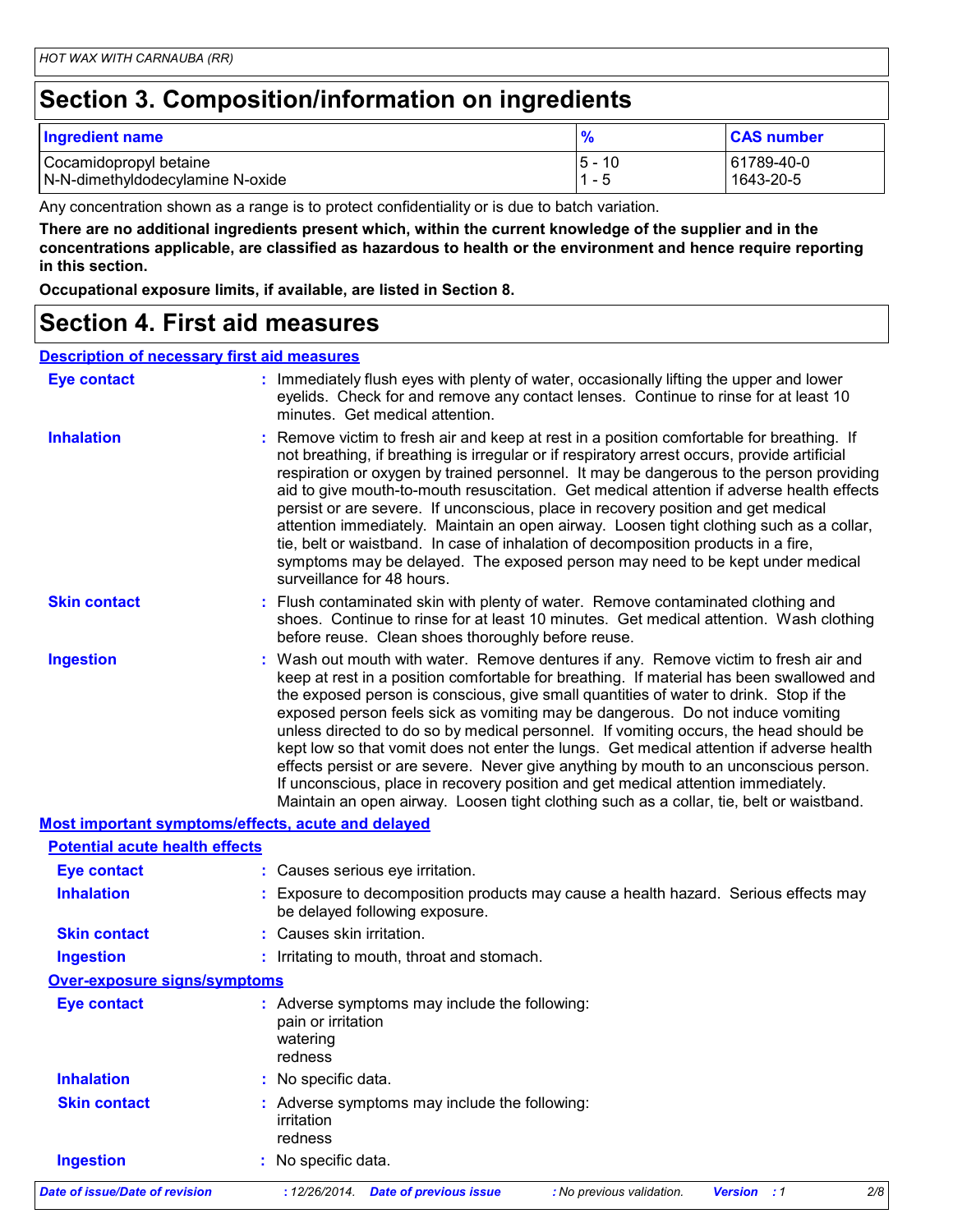### **Section 4. First aid measures**

**Indication of immediate medical attention and special treatment needed, if necessary**

**Notes to physician :** In case of inhalation of decomposition products in a fire, symptoms may be delayed. The exposed person may need to be kept under medical surveillance for 48 hours.

#### **Specific treatments :** No specific treatment.

**See toxicological information (Section 11)**

### **Section 5. Fire-fighting measures**

| <b>Extinguishing media</b>                               |                                                                                                                                                                          |
|----------------------------------------------------------|--------------------------------------------------------------------------------------------------------------------------------------------------------------------------|
| <b>Suitable extinguishing</b><br>media                   | : Use an extinguishing agent suitable for the surrounding fire.                                                                                                          |
| <b>Unsuitable extinguishing</b><br>media                 | : None known.                                                                                                                                                            |
| <b>Specific hazards arising</b><br>from the chemical     | : In a fire or if heated, a pressure increase will occur and the container may burst.                                                                                    |
| <b>Hazardous thermal</b><br>decomposition products       | Decomposition products may include the following materials:<br>carbon dioxide<br>carbon monoxide<br>nitrogen oxides                                                      |
| <b>Special protective</b><br>equipment for fire-fighters | : Fire-fighters should wear appropriate protective equipment and self-contained breathing<br>apparatus (SCBA) with a full face-piece operated in positive pressure mode. |

### **Section 6. Accidental release measures**

| <b>Personal precautions</b>      | : No action shall be taken involving any personal risk or without suitable training.<br>Evacuate surrounding areas. Keep unnecessary and unprotected personnel from<br>entering. Do not touch or walk through spilled material. Avoid breathing vapor or mist.<br>Provide adequate ventilation. Wear appropriate respirator when ventilation is<br>inadequate. Put on appropriate personal protective equipment.                                                                                                                                                                                                                                                                                             |
|----------------------------------|--------------------------------------------------------------------------------------------------------------------------------------------------------------------------------------------------------------------------------------------------------------------------------------------------------------------------------------------------------------------------------------------------------------------------------------------------------------------------------------------------------------------------------------------------------------------------------------------------------------------------------------------------------------------------------------------------------------|
| <b>Environmental precautions</b> | : Avoid dispersal of spilled material and runoff and contact with soil, waterways, drains<br>and sewers. Inform the relevant authorities if the product has caused environmental<br>pollution (sewers, waterways, soil or air).                                                                                                                                                                                                                                                                                                                                                                                                                                                                              |
| <b>Methods for cleaning up</b>   |                                                                                                                                                                                                                                                                                                                                                                                                                                                                                                                                                                                                                                                                                                              |
| <b>Small spill</b>               | : Stop leak if without risk. Move containers from spill area. Dilute with water and mop up<br>if water-soluble. Alternatively, or if water-insoluble, absorb with an inert dry material and<br>place in an appropriate waste disposal container. Dispose of via a licensed waste<br>disposal contractor.                                                                                                                                                                                                                                                                                                                                                                                                     |
| <b>Large spill</b>               | : Stop leak if without risk. Move containers from spill area. Approach release from<br>upwind. Prevent entry into sewers, water courses, basements or confined areas. Wash<br>spillages into an effluent treatment plant or proceed as follows. Contain and collect<br>spillage with non-combustible, absorbent material e.g. sand, earth, vermiculite or<br>diatomaceous earth and place in container for disposal according to local regulations<br>(see Section 13). Dispose of via a licensed waste disposal contractor. Contaminated<br>absorbent material may pose the same hazard as the spilled product. Note: see<br>Section 1 for emergency contact information and Section 13 for waste disposal. |

### **Section 7. Handling and storage**

**Handling** entries a metal on appropriate personal protective equipment (see Section 8). Do not ingest. Avoid and the state of put contact with eyes, skin and clothing. Avoid breathing vapor or mist. Keep in the original container or an approved alternative made from a compatible material, kept tightly closed when not in use. Empty containers retain product residue and can be hazardous. Do not reuse container.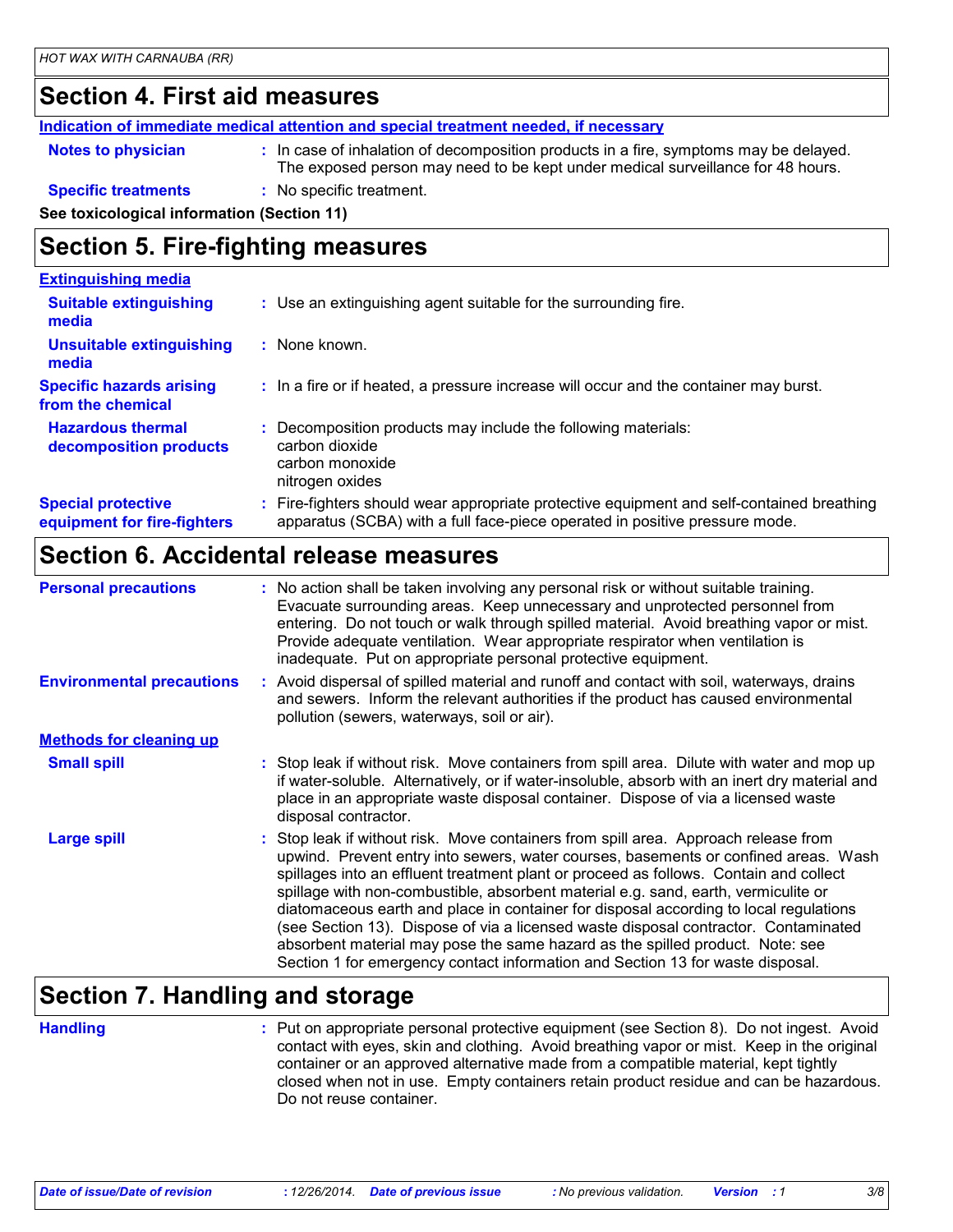### **Section 7. Handling and storage**

**Storage** Store in accordance with local regulations. Store in original container protected from direct sunlight in a dry, cool and well-ventilated area, away from incompatible materials (see Section 10) and food and drink. Keep container tightly closed and sealed until ready for use. Containers that have been opened must be carefully resealed and kept upright to prevent leakage. Do not store in unlabeled containers. Use appropriate containment to avoid environmental contamination.

### **Section 8. Exposure controls/personal protection**

| <b>Control parameters</b>                            |                                                                                                                                                                                                                                                                                                                                                                                                   |
|------------------------------------------------------|---------------------------------------------------------------------------------------------------------------------------------------------------------------------------------------------------------------------------------------------------------------------------------------------------------------------------------------------------------------------------------------------------|
| <b>Occupational exposure limits</b>                  |                                                                                                                                                                                                                                                                                                                                                                                                   |
| None.                                                |                                                                                                                                                                                                                                                                                                                                                                                                   |
| <b>Engineering measures</b>                          | Good general ventilation should be sufficient to control worker exposure to airborne<br>contaminants.                                                                                                                                                                                                                                                                                             |
| <b>Hygiene measures</b>                              | : Wash hands, forearms and face thoroughly after handling chemical products, before<br>eating, smoking and using the lavatory and at the end of the working period.<br>Appropriate techniques should be used to remove potentially contaminated clothing.<br>Wash contaminated clothing before reusing. Ensure that eyewash stations and safety<br>showers are close to the workstation location. |
| <b>Personal protection</b>                           |                                                                                                                                                                                                                                                                                                                                                                                                   |
| <b>Respiratory</b>                                   | : If a risk assessment indicates this is necessary, use a properly fitted, air-purifying or<br>airfed respirator complying with an approved standard. Respirator selection must be<br>based on known or anticipated exposure levels, the hazards of the product and the safe<br>working limits of the selected respirator.                                                                        |
| <b>Hands</b>                                         | Chemical-resistant, impervious gloves complying with an approved standard should be<br>worn at all times when handling chemical products if a risk assessment indicates this is<br>necessary.                                                                                                                                                                                                     |
| <b>Eyes</b>                                          | Safety eyewear complying with an approved standard should be used when a risk<br>assessment indicates this is necessary to avoid exposure to liquid splashes, mists,<br>gases or dusts. Recommended: splash goggles                                                                                                                                                                               |
| <b>Skin</b>                                          | Personal protective equipment for the body should be selected based on the task being<br>performed and the risks involved and should be approved by a specialist before<br>handling this product.                                                                                                                                                                                                 |
| <b>Environmental exposure</b><br>controls            | Emissions from ventilation or work process equipment should be checked to ensure<br>they comply with the requirements of environmental protection legislation. In some<br>cases, fume scrubbers, filters or engineering modifications to the process equipment<br>will be necessary to reduce emissions to acceptable levels.                                                                     |
| <b>Personal protective</b><br>equipment (Pictograms) |                                                                                                                                                                                                                                                                                                                                                                                                   |

# **Section 9. Physical and chemical properties**

| Date of issue/Date of revision | <b>Date of previous issue</b><br>: No previous validation.<br>: 12/26/2014.<br><b>Version</b> : 1 | 4/8 |
|--------------------------------|---------------------------------------------------------------------------------------------------|-----|
| <b>Flash point</b>             | : Closed cup: >93.3°C (>199.9°F) [Product does not sustain combustion.]                           |     |
| <b>Boiling point</b>           | : Not available.                                                                                  |     |
| <b>Melting point</b>           | : Not available.                                                                                  |     |
| pH                             | : 6.5                                                                                             |     |
| <b>Odor threshold</b>          | : Not available.                                                                                  |     |
| <b>Odor</b>                    | : Fruity. [Slight]                                                                                |     |
| <b>Color</b>                   | : Amber. Clear [Dark]                                                                             |     |
| <b>Physical state</b>          | $:$ Liquid.                                                                                       |     |
| <b>Appearance</b>              |                                                                                                   |     |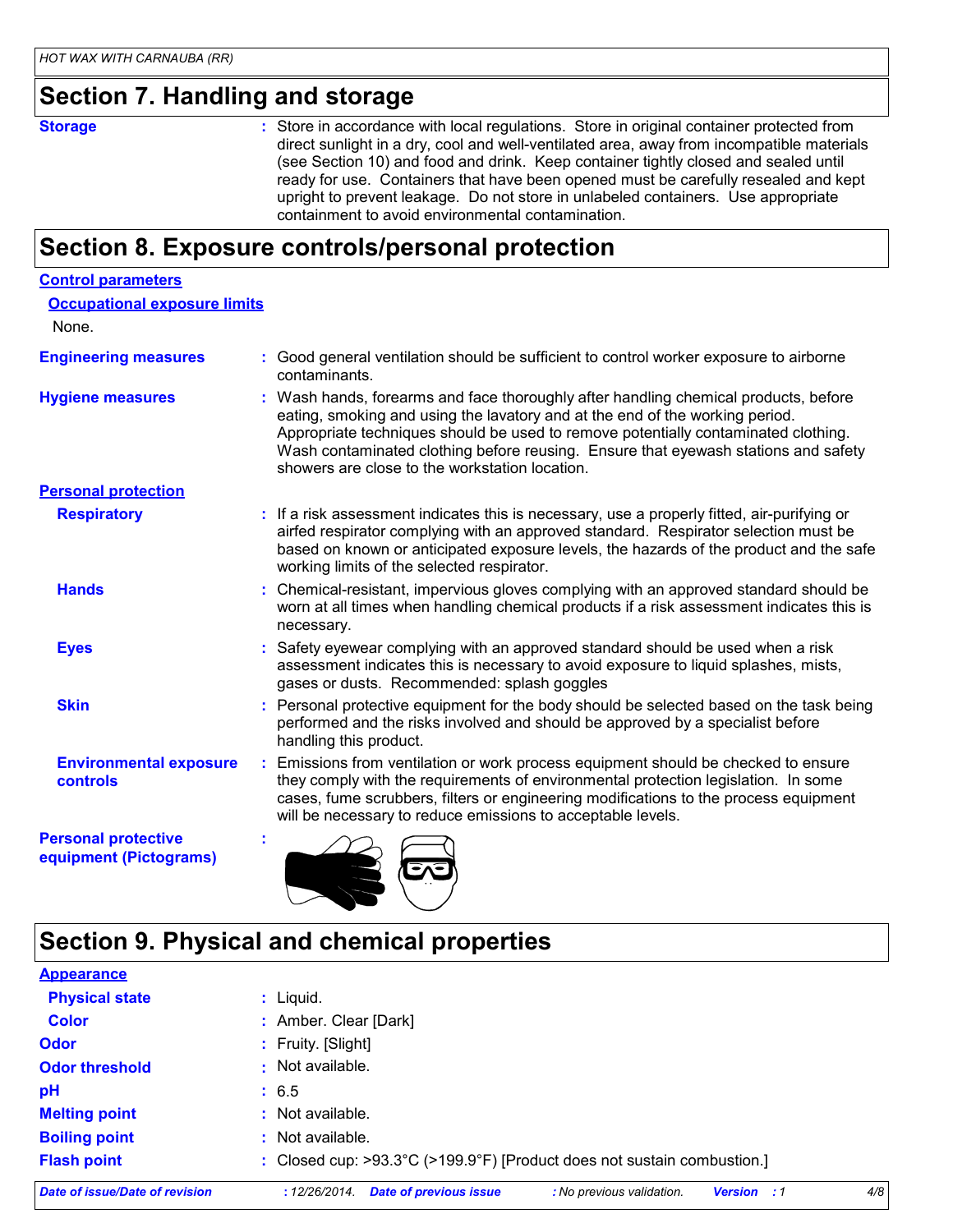# **Section 9. Physical and chemical properties**

| <b>Burning time</b>                               | : Not applicable.                                                      |
|---------------------------------------------------|------------------------------------------------------------------------|
| <b>Burning rate</b>                               | : Not applicable.                                                      |
| <b>Evaporation rate</b>                           | : Not available.                                                       |
| <b>Flammability (solid, gas)</b>                  | : Not available.                                                       |
| Lower and upper explosive<br>(flammable) limits   | : Not available.                                                       |
| <b>Vapor pressure</b>                             | : Not available.                                                       |
| <b>Vapor density</b>                              | : Not available.                                                       |
| <b>Relative density</b>                           | : 0.952                                                                |
| <b>Solubility</b>                                 | : Easily soluble in the following materials: cold water and hot water. |
| <b>Solubility in water</b>                        | : Not available.                                                       |
| <b>Partition coefficient: n-</b><br>octanol/water | : Not available.                                                       |
| <b>Auto-ignition temperature</b>                  | $:$ Not available.                                                     |
| <b>Decomposition temperature</b>                  | : Not available.                                                       |
| <b>Viscosity</b>                                  | : Not available.                                                       |
| <b>Elemental Phosphorus</b>                       | $: 0 \%$                                                               |
| <b>VOC content</b>                                | $:$ Not available.                                                     |

# **Section 10. Stability and reactivity**

| <b>Reactivity</b>                                   | : No specific test data related to reactivity available for this product or its ingredients.                                                                                                                                                                                                                                                                                                                                                                                                                  |
|-----------------------------------------------------|---------------------------------------------------------------------------------------------------------------------------------------------------------------------------------------------------------------------------------------------------------------------------------------------------------------------------------------------------------------------------------------------------------------------------------------------------------------------------------------------------------------|
| <b>Chemical stability</b>                           | : The product is stable.                                                                                                                                                                                                                                                                                                                                                                                                                                                                                      |
| <b>Possibility of hazardous</b><br><b>reactions</b> | : Under normal conditions of storage and use, hazardous reactions will not occur.                                                                                                                                                                                                                                                                                                                                                                                                                             |
| <b>Conditions to avoid</b>                          | : No specific data.                                                                                                                                                                                                                                                                                                                                                                                                                                                                                           |
| <b>Incompatible materials</b>                       | : Not available.                                                                                                                                                                                                                                                                                                                                                                                                                                                                                              |
| <b>Hazardous decomposition</b><br>products          | : Under normal conditions of storage and use, hazardous decomposition products should<br>not be produced.                                                                                                                                                                                                                                                                                                                                                                                                     |
| <b>Storage</b>                                      | : Store in accordance with local regulations. Store in original container protected from<br>direct sunlight in a dry, cool and well-ventilated area, away from incompatible materials<br>(see Section 10) and food and drink. Keep container tightly closed and sealed until<br>ready for use. Containers that have been opened must be carefully resealed and kept<br>upright to prevent leakage. Do not store in unlabeled containers. Use appropriate<br>containment to avoid environmental contamination. |

# **Section 11. Toxicological information**

| <b>Information on toxicological effects</b>                                         |  |                                                                                                                       |  |
|-------------------------------------------------------------------------------------|--|-----------------------------------------------------------------------------------------------------------------------|--|
| <b>Information on the likely</b><br>routes of exposure                              |  | Dermal contact. Eye contact. Inhalation.                                                                              |  |
| <b>Potential acute health effects</b>                                               |  |                                                                                                                       |  |
| <b>Eye contact</b>                                                                  |  | : Causes serious eye irritation.                                                                                      |  |
| <b>Inhalation</b>                                                                   |  | : Exposure to decomposition products may cause a health hazard. Serious effects may<br>be delayed following exposure. |  |
| <b>Skin contact</b>                                                                 |  | : Causes skin irritation.                                                                                             |  |
| <b>Ingestion</b>                                                                    |  | : Irritating to mouth, throat and stomach.                                                                            |  |
| <b>Symptoms related to the physical, chemical and toxicological characteristics</b> |  |                                                                                                                       |  |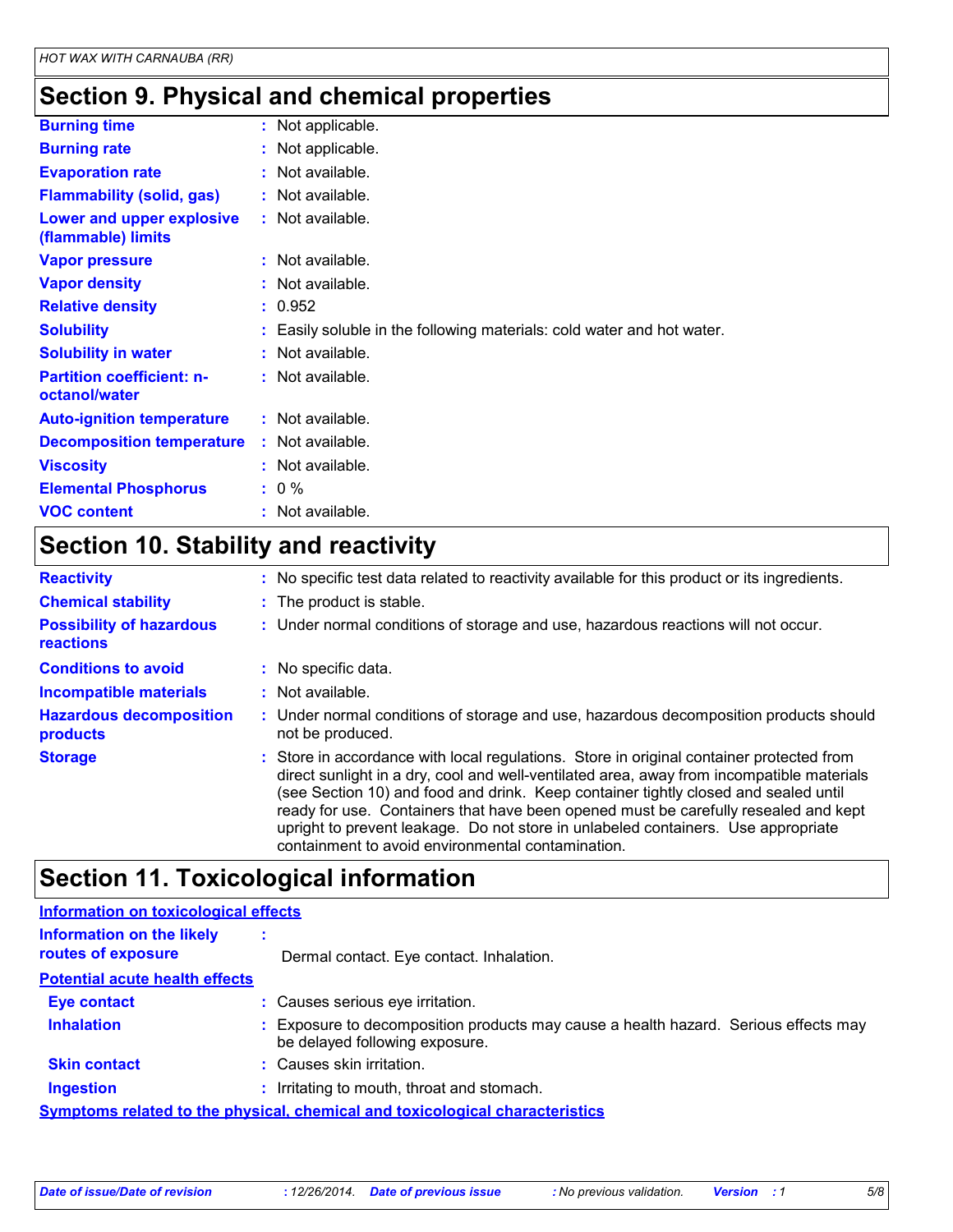### **Section 11. Toxicological information**

| <b>Eye contact</b>                      | : Adverse symptoms may include the following:<br>pain or irritation<br>watering<br>redness |
|-----------------------------------------|--------------------------------------------------------------------------------------------|
| <b>Inhalation</b>                       | : No specific data.                                                                        |
| <b>Skin contact</b>                     | : Adverse symptoms may include the following:<br>irritation<br>redness                     |
| <b>Ingestion</b>                        | : No specific data.                                                                        |
|                                         | Delayed and immediate effects and also chronic effects from short and long term exposure   |
| <b>Short term exposure</b>              |                                                                                            |
| <b>Potential immediate</b><br>effects   | : Not available.                                                                           |
| <b>Potential delayed effects</b>        | : Not available.                                                                           |
| <b>Long term exposure</b>               |                                                                                            |
| <b>Potential immediate</b><br>effects   | : Not available.                                                                           |
| <b>Potential delayed effects</b>        | : Not available.                                                                           |
| <b>Potential chronic health effects</b> |                                                                                            |
| Not available.                          |                                                                                            |
| <b>General</b>                          | : No known significant effects or critical hazards.                                        |
| <b>Carcinogenicity</b>                  | No known significant effects or critical hazards.                                          |
| <b>Mutagenicity</b>                     | : No known significant effects or critical hazards.                                        |
| <b>Teratogenicity</b>                   | : No known significant effects or critical hazards.                                        |
| <b>Developmental effects</b>            | : No known significant effects or critical hazards.                                        |
| <b>Fertility effects</b>                | : No known significant effects or critical hazards.                                        |
| <b>Numerical measures of toxicity</b>   |                                                                                            |
| <b>Acute toxicity estimates</b>         |                                                                                            |

| <b>Route</b>                 | <b>ATE value</b> |
|------------------------------|------------------|
| Oral                         | 16025.6 mg/kg    |
| Inhalation (dusts and mists) | 89.47 mg/l       |

## **Section 12. Ecological information**

### **Ecotoxicity :**

### : Not available.

### **Aquatic ecotoxicity**

Not available.

## **Section 13. Disposal considerations**

### **Waste disposal :**

The generation of waste should be avoided or minimized wherever possible. Empty containers or liners may retain some product residues. This material and its container must be disposed of in a safe way. Dispose of surplus and non-recyclable products via a licensed waste disposal contractor. Disposal of this product, solutions and any byproducts should at all times comply with the requirements of environmental protection and waste disposal legislation and any regional local authority requirements. Avoid dispersal of spilled material and runoff and contact with soil, waterways, drains and sewers.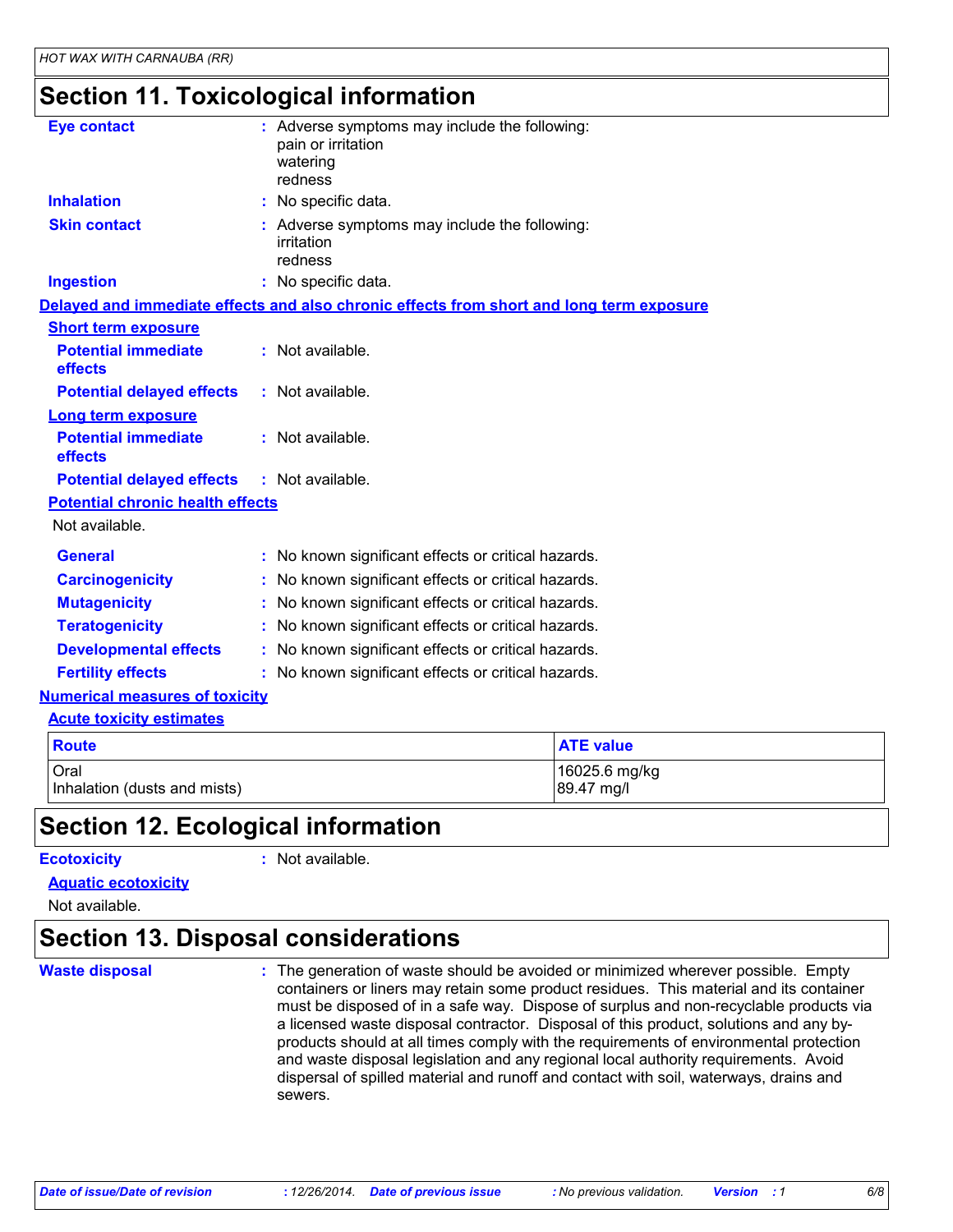## **Section 14. Transport information**

**IATA/IMDG/DOT/TDG: Please refer to the Bill of Lading/receiving documents for up to date shipping information.**

## **Section 15. Regulatory information**

| <b>U.S. Federal regulations</b>                                                                          | : TSCA 12(b) one-time export: No products were found.                                                                                                                                                                                                                                                                                                                                                       |
|----------------------------------------------------------------------------------------------------------|-------------------------------------------------------------------------------------------------------------------------------------------------------------------------------------------------------------------------------------------------------------------------------------------------------------------------------------------------------------------------------------------------------------|
|                                                                                                          | TSCA 12(b) annual export notification: No products were found.                                                                                                                                                                                                                                                                                                                                              |
|                                                                                                          | United States inventory (TSCA 8b): All components are listed or exempted.                                                                                                                                                                                                                                                                                                                                   |
| <b>EPA Registration Number</b>                                                                           | : Not available.                                                                                                                                                                                                                                                                                                                                                                                            |
| <b>Clean Air Act Section 112</b><br>(b) Hazardous Air<br><b>Pollutants (HAPs)</b><br><b>SARA 302/304</b> | : Not listed                                                                                                                                                                                                                                                                                                                                                                                                |
| <b>Composition/information on ingredients</b>                                                            |                                                                                                                                                                                                                                                                                                                                                                                                             |
| No products were found.                                                                                  |                                                                                                                                                                                                                                                                                                                                                                                                             |
| <b>SARA 304 RQ</b><br><b>SARA 311/312</b>                                                                | : Not applicable.                                                                                                                                                                                                                                                                                                                                                                                           |
| <b>Classification</b>                                                                                    | : Immediate (acute) health hazard                                                                                                                                                                                                                                                                                                                                                                           |
| <b>State regulations</b>                                                                                 |                                                                                                                                                                                                                                                                                                                                                                                                             |
| <b>Massachusetts</b>                                                                                     | : None of the components are listed.                                                                                                                                                                                                                                                                                                                                                                        |
| <b>New York</b>                                                                                          | : None of the components are listed.                                                                                                                                                                                                                                                                                                                                                                        |
| <b>New Jersey</b>                                                                                        | : None of the components are listed.                                                                                                                                                                                                                                                                                                                                                                        |
| <b>Pennsylvania</b>                                                                                      | : None of the components are listed.                                                                                                                                                                                                                                                                                                                                                                        |
| <b>California Prop. 65</b><br>Not available.                                                             |                                                                                                                                                                                                                                                                                                                                                                                                             |
| <b>Canada</b>                                                                                            |                                                                                                                                                                                                                                                                                                                                                                                                             |
| <b>Canadian lists</b>                                                                                    |                                                                                                                                                                                                                                                                                                                                                                                                             |
| <b>Canadian NPRI</b>                                                                                     | : None of the components are listed.                                                                                                                                                                                                                                                                                                                                                                        |
| <b>Canada inventory</b>                                                                                  | : At least one component is not listed in DSL but all such components are listed in NDSL.                                                                                                                                                                                                                                                                                                                   |
| <b>Canadian PCP/DIN Number : Not available.</b>                                                          |                                                                                                                                                                                                                                                                                                                                                                                                             |
| <b>International requlations</b>                                                                         |                                                                                                                                                                                                                                                                                                                                                                                                             |
| <b>International lists</b>                                                                               | : Australia inventory (AICS): All components are listed or exempted.<br>China inventory (IECSC): Not determined.<br>Japan inventory: Not determined.<br>Korea inventory: Not determined.<br>Malaysia Inventory (EHS Register): Not determined.<br>New Zealand Inventory of Chemicals (NZIoC): Not determined.<br>Philippines inventory (PICCS): Not determined.<br>Taiwan inventory (CSNN): Not determined. |

## **Section 16. Other information**

| <b>History</b>                    |                           |
|-----------------------------------|---------------------------|
| <b>Date of printing</b>           | : 12/26/2014.             |
| Date of issue/Date of<br>revision | : 12/26/2014.             |
| Date of previous issue            | : No previous validation. |
| <b>Version</b>                    | $\div$ 1                  |
| <b>Notice to reader</b>           |                           |